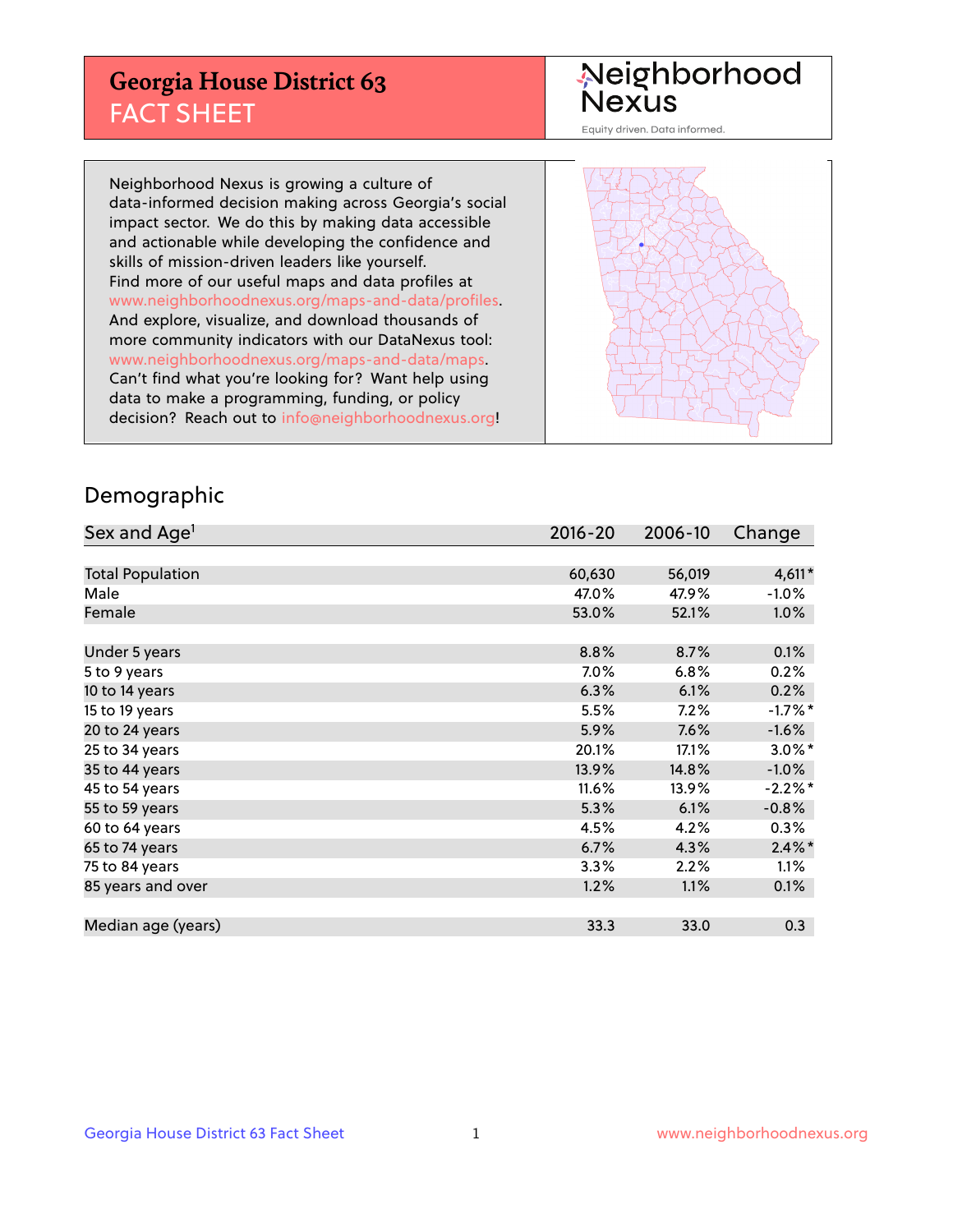## Demographic, continued...

| Race <sup>2</sup>                                            | $2016 - 20$ | 2006-10 | Change     |
|--------------------------------------------------------------|-------------|---------|------------|
| <b>Total population</b>                                      | 60,630      | 56,019  | $4,611*$   |
| One race                                                     | 95.4%       | 99.0%   | $-3.6\%$ * |
| White                                                        | 22.2%       | 19.6%   | $2.6\%$ *  |
| <b>Black or African American</b>                             | 67.4%       | 70.1%   | $-2.7%$    |
| American Indian and Alaska Native                            | 0.7%        | 0.1%    | 0.6%       |
| Asian                                                        | 2.0%        | 2.1%    | $-0.1%$    |
| Native Hawaiian and Other Pacific Islander                   | 0.0%        | 0.1%    | $-0.1%$    |
| Some other race                                              | 3.1%        | 7.1%    | $-4.0\%$ * |
| Two or more races                                            | 4.6%        | 1.0%    | $3.6\%$ *  |
| Race alone or in combination with other race(s) <sup>3</sup> | $2016 - 20$ | 2006-10 | Change     |
| Total population                                             | 60,630      | 56,019  | $4,611*$   |
| White                                                        | 26.2%       | 20.4%   | $5.8\%$ *  |
| <b>Black or African American</b>                             | 69.3%       | 70.6%   | $-1.3%$    |
| American Indian and Alaska Native                            | 1.2%        | 0.3%    | 0.9%       |
| Asian                                                        | 2.6%        | 2.4%    | 0.2%       |
| Native Hawaiian and Other Pacific Islander                   | 0.1%        | 0.1%    | $-0.0%$    |
| Some other race                                              | 5.3%        | 7.2%    | $-1.9%$    |
| Hispanic or Latino and Race <sup>4</sup>                     | $2016 - 20$ | 2006-10 | Change     |
| <b>Total population</b>                                      | 60,630      | 56,019  | $4,611*$   |
| Hispanic or Latino (of any race)                             | 9.4%        | 12.4%   | $-3.0\%$ * |
| Not Hispanic or Latino                                       | 90.6%       | 87.6%   | $3.0\%$ *  |
| White alone                                                  | 18.3%       | 14.5%   | $3.8\%$ *  |
| <b>Black or African American alone</b>                       | 66.6%       | 69.7%   | $-3.1\%$ * |
| American Indian and Alaska Native alone                      | 0.6%        | 0.1%    | 0.5%       |
| Asian alone                                                  | 2.0%        | 2.1%    | $-0.1%$    |
| Native Hawaiian and Other Pacific Islander alone             | 0.0%        | 0.1%    | $-0.1%$    |
| Some other race alone                                        | 0.8%        | 0.4%    | 0.5%       |
| Two or more races                                            | 2.3%        | 0.8%    | $1.5%$ *   |
| U.S. Citizenship Status <sup>5</sup>                         | $2016 - 20$ | 2006-10 | Change     |
| Foreign-born population                                      | 3,991       | 6,249   | $-2,258*$  |
| Naturalized U.S. citizen                                     | 34.3%       | 25.2%   | $9.1\%$ *  |
| Not a U.S. citizen                                           | 65.7%       | 74.8%   | $-9.1%$    |
|                                                              |             |         |            |
| Citizen, Voting Age Population <sup>6</sup>                  | $2016 - 20$ | 2006-10 | Change     |
| Citizen, 18 and over population                              | 42,895      | 37,373  | $5,522*$   |
| Male                                                         | 44.8%       | 48.0%   | $-3.3\%$ * |
| Female                                                       | 55.2%       | 52.0%   | $3.3\%$ *  |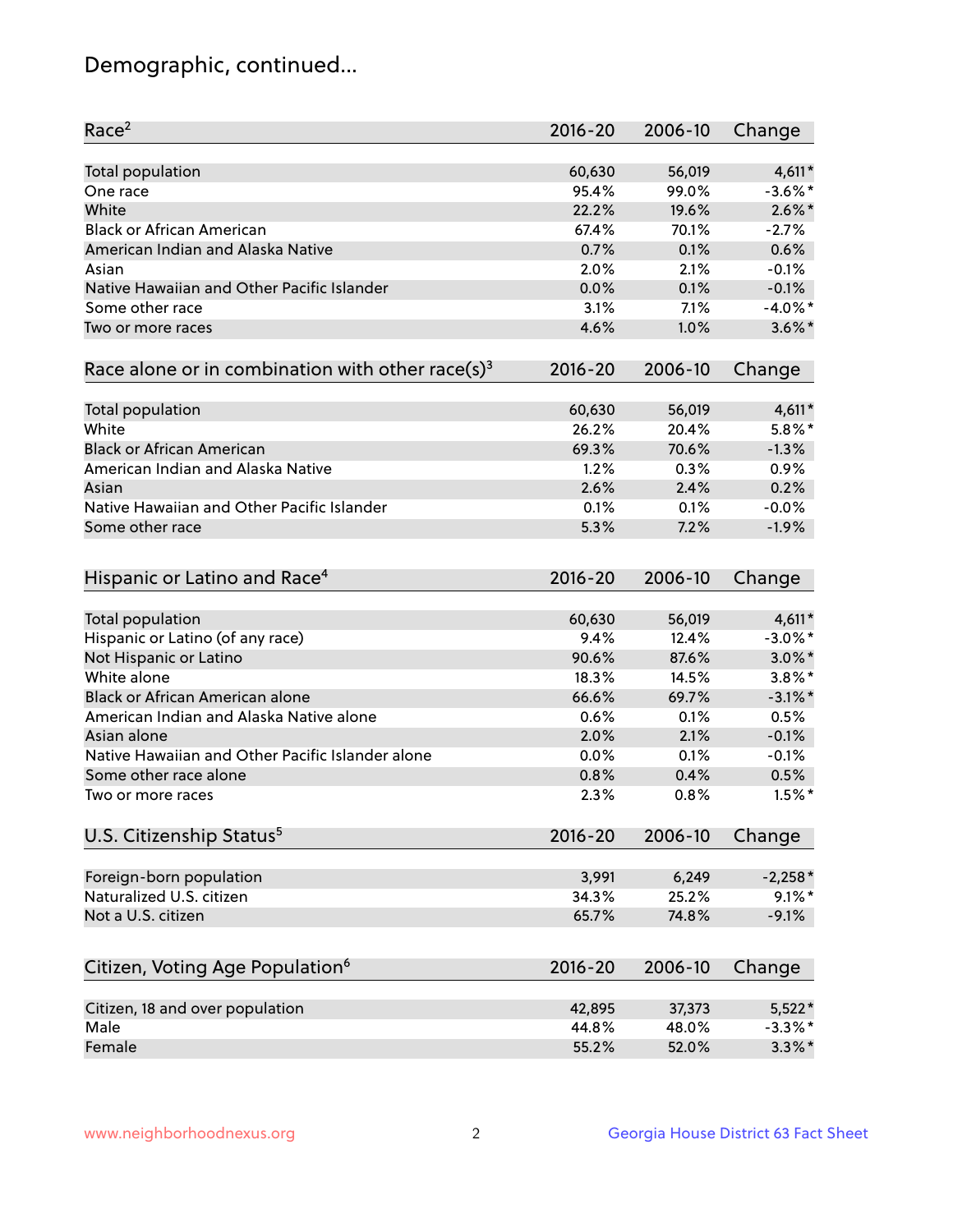#### Economic

| Income <sup>7</sup>                                 | $2016 - 20$ | 2006-10 | Change     |
|-----------------------------------------------------|-------------|---------|------------|
|                                                     |             |         |            |
| All households                                      | 22,989      | 21,142  | $1,847*$   |
| Less than \$10,000                                  | 10.6%       | 17.5%   | $-6.9\%$ * |
| \$10,000 to \$14,999                                | 6.2%        | 8.7%    | $-2.6\%$ * |
| \$15,000 to \$24,999                                | 10.6%       | 14.3%   | $-3.7%$ *  |
| \$25,000 to \$34,999                                | 11.2%       | 13.5%   | $-2.3%$    |
| \$35,000 to \$49,999                                | 16.1%       | 15.6%   | 0.5%       |
| \$50,000 to \$74,999                                | 14.1%       | 14.2%   | $-0.1%$    |
| \$75,000 to \$99,999                                | 10.2%       | 6.5%    | $3.6\%$ *  |
| \$100,000 to \$149,999                              | 12.0%       | 5.5%    | $6.5%$ *   |
| \$150,000 to \$199,999                              | 4.6%        | 2.0%    | $2.6\%$ *  |
| \$200,000 or more                                   | 4.5%        | 2.1%    | 2.4%       |
| Median household income (dollars)                   | 44,409      | 32,239  | 12,170*    |
| Mean household income (dollars)                     | 69,779      | 45,133  | 24,647*    |
| With earnings                                       | 79.0%       | 78.0%   | 1.0%       |
| Mean earnings (dollars)                             | 72,282      | 49,646  | 22,637*    |
| <b>With Social Security</b>                         | 26.1%       | 19.2%   | $6.9\%*$   |
| Mean Social Security income (dollars)               | 12,553      | 11,580  | $973*$     |
| With retirement income                              | 15.4%       | 12.7%   | $2.7\%$ *  |
| Mean retirement income (dollars)                    | 19,378      | 17,269  | 2,109      |
| With Supplemental Security Income                   | 8.2%        | 6.7%    | 1.5%       |
| Mean Supplemental Security Income (dollars)         | 8,734       | 8,134   | 599        |
| With cash public assistance income                  | 3.3%        | 2.2%    | 1.2%       |
| Mean cash public assistance income (dollars)        | 1,464       | 2,284   | $-820$     |
| With Food Stamp/SNAP benefits in the past 12 months | 27.2%       | 20.4%   | $6.8\%$ *  |
|                                                     |             |         |            |
| Families                                            | 12,588      | 12,252  | 336        |
| Less than \$10,000                                  | 8.7%        | 16.8%   | $-8.1\%$ * |
| \$10,000 to \$14,999                                | 4.5%        | 7.2%    | $-2.8%$    |
| \$15,000 to \$24,999                                | 9.1%        | 15.1%   | $-6.1\%$ * |
| \$25,000 to \$34,999                                | 12.5%       | 12.3%   | 0.1%       |
| \$35,000 to \$49,999                                | 15.5%       | 17.3%   | $-1.8%$    |
| \$50,000 to \$74,999                                | 15.6%       | 13.7%   | 1.8%       |
| \$75,000 to \$99,999                                | 11.4%       | 6.4%    | $5.0\%$ *  |
| \$100,000 to \$149,999                              | 11.1%       | $6.1\%$ | 5.0%       |
| \$150,000 to \$199,999                              | 5.9%        | 2.0%    | 3.9%       |
| \$200,000 or more                                   | 6.0%        | 3.0%    | 3.0%       |
| Median family income (dollars)                      | 49,828      | 33,922  | 15,906*    |
| Mean family income (dollars)                        | 77,948      | 48,490  | 29,458*    |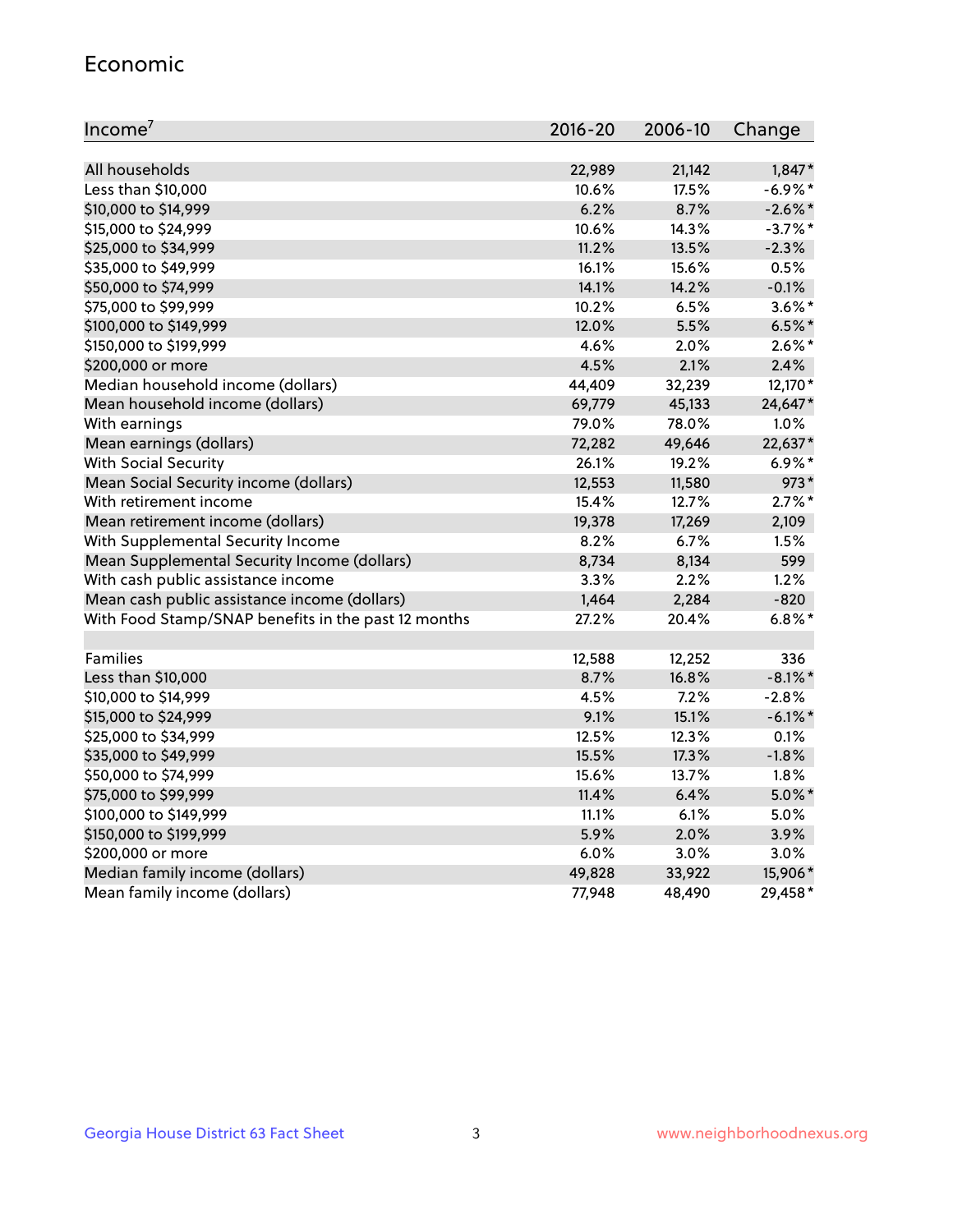## Economic, continued...

| Income, continued <sup>8</sup>                                        | $2016 - 20$ | 2006-10 | Change      |
|-----------------------------------------------------------------------|-------------|---------|-------------|
|                                                                       |             |         |             |
| Nonfamily households                                                  | 10,401      | 8,890   | $1,511*$    |
| Median nonfamily income (dollars)                                     | 40,149      | 29,138  | $11,011*$   |
| Mean nonfamily income (dollars)                                       | 56,715      | 39,049  | 17,666*     |
| Median earnings for workers (dollars)                                 | 31,608      | 22,532  | 9,076*      |
| Median earnings for male full-time, year-round workers<br>(dollars)   | 44,881      | 34,179  | 10,702*     |
| Median earnings for female full-time, year-round workers<br>(dollars) | 39,020      | 28,397  | 10,623*     |
| Per capita income (dollars)                                           | 29,147      | 18,057  | 11,090*     |
| Families and People Below Poverty Level <sup>9</sup>                  | $2016 - 20$ | 2006-10 | Change      |
|                                                                       |             |         |             |
| <b>All families</b>                                                   | 20.8%       | 28.5%   | $-7.7%$ *   |
| With related children under 18 years                                  | 30.4%       | 40.9%   | $-10.5%$    |
| With related children under 5 years only                              | 25.2%       | 32.3%   | $-7.1%$     |
| Married couple families                                               | 9.3%        | 10.7%   | $-1.5%$     |
| With related children under 18 years                                  | 16.1%       | 14.0%   | 2.1%        |
| With related children under 5 years only                              | 15.6%       | 13.4%   | 2.2%        |
| Families with female householder, no husband present                  | 28.7%       | 45.5%   | $-16.8\%$ * |
| With related children under 18 years                                  | 36.6%       | 57.4%   | $-20.9%$ *  |
| With related children under 5 years only                              | 32.2%       | 49.9%   | $-17.7%$    |
|                                                                       |             |         |             |
| All people                                                            | 24.9%       | 30.9%   | $-6.0\%$ *  |
| Under 18 years                                                        | 40.9%       | 51.6%   | $-10.7%$ *  |
| Related children under 18 years                                       | 40.8%       | 51.5%   | $-10.7\%$ * |
| Related children under 5 years                                        | 42.3%       | 50.4%   | $-8.1%$     |
| Related children 5 to 17 years                                        | 40.1%       | 52.0%   | $-12.0%$    |
| 18 years and over                                                     | 19.2%       | 23.4%   | $-4.2%$     |
| 18 to 64 years                                                        | 19.1%       | 23.7%   | $-4.6\%$ *  |
| 65 years and over                                                     | 19.8%       | 21.2%   | $-1.3%$     |
| People in families                                                    | 26.0%       | 32.0%   | $-6.0\%$ *  |
| Unrelated individuals 15 years and over                               | 21.7%       | 27.5%   | $-5.8\%$ *  |
|                                                                       |             |         |             |
| Non-Hispanic white people                                             | 13.6%       | 12.6%   | 0.9%        |
| Black or African-American people                                      | 27.8%       | 33.9%   | $-6.0\%$ *  |
| Asian people                                                          | 21.4%       | 14.7%   | 6.6%        |
| Hispanic or Latino people                                             | 22.7%       | 39.4%   | $-16.7%$    |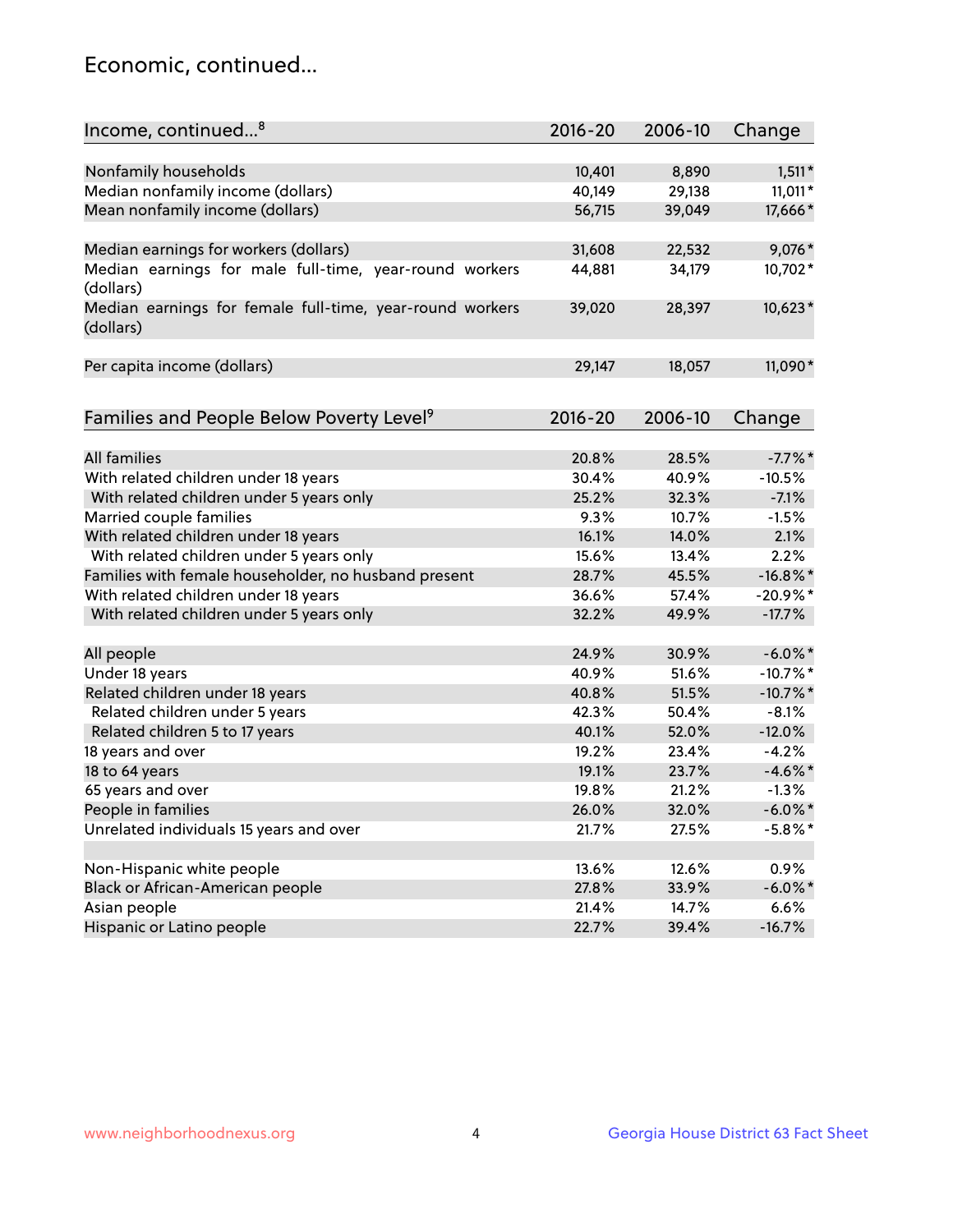## Employment

| Employment Status <sup>10</sup>                                             | $2016 - 20$ | 2006-10 | Change     |
|-----------------------------------------------------------------------------|-------------|---------|------------|
|                                                                             |             |         |            |
| Population 16 years and over                                                | 46,587      | 43,286  | $3,301*$   |
| In labor force                                                              | 66.9%       | 62.6%   | 4.3%       |
| Civilian labor force                                                        | 66.9%       | 62.6%   | 4.3%       |
| Employed                                                                    | 60.6%       | 53.4%   | $7.2\%$ *  |
| Unemployed                                                                  | 6.3%        | 9.2%    | $-2.9%$    |
| <b>Armed Forces</b>                                                         | 0.0%        | 0.0%    | 0.0%       |
| Not in labor force                                                          | 33.1%       | 37.4%   | $-4.3%$    |
|                                                                             |             |         |            |
| Civilian labor force                                                        | 31,166      | 27,096  | 4,070*     |
| <b>Unemployment Rate</b>                                                    | 9.5%        | 14.7%   | $-5.2%$    |
| Females 16 years and over                                                   | 25,160      | 22,073  | $3,087*$   |
| In labor force                                                              | 66.9%       | 59.2%   | 7.7%       |
| Civilian labor force                                                        | 66.8%       | 59.2%   | 7.7%       |
| Employed                                                                    | 60.7%       | 49.7%   | $11.1\%$ * |
|                                                                             |             |         |            |
| Own children of the householder under 6 years                               | 6,049       | 5,356   | 693        |
| All parents in family in labor force                                        | 83.1%       | 64.2%   | 18.9%*     |
|                                                                             |             |         |            |
| Own children of the householder 6 to 17 years                               | 8,303       | 8,160   | 143        |
| All parents in family in labor force                                        | 80.1%       | 66.0%   | 14.1%*     |
|                                                                             |             |         |            |
| Industry <sup>11</sup>                                                      | $2016 - 20$ | 2006-10 | Change     |
|                                                                             |             |         |            |
| Civilian employed population 16 years and over                              | 28,213      | 23,114  | 5,099*     |
| Agriculture, forestry, fishing and hunting, and mining                      | 1.0%        | 0.4%    | 0.6%       |
| Construction                                                                | 5.3%        | 8.9%    | $-3.6%$    |
| Manufacturing                                                               | 3.7%        | 7.0%    | $-3.2\%$ * |
| Wholesale trade                                                             | 2.2%        | 3.5%    | $-1.2%$    |
| Retail trade                                                                | 12.8%       | 10.5%   | 2.3%       |
| Transportation and warehousing, and utilities                               | 11.8%       | 10.0%   | 1.7%       |
| Information                                                                 | 4.1%        | 3.8%    | 0.3%       |
| Finance and insurance, and real estate and rental and leasing               | 4.8%        | 5.5%    | $-0.7%$    |
| Professional, scientific, and management, and administrative                | 13.7%       | 11.4%   | 2.4%       |
| and waste management services                                               |             |         |            |
| Educational services, and health care and social assistance                 | 16.8%       | 15.7%   | 1.0%       |
| Arts, entertainment, and recreation, and accommodation and<br>food services | 17.1%       | 12.5%   | 4.6%*      |
| Other services, except public administration                                | 3.0%        | 5.9%    | $-2.9\%$ * |
| Public administration                                                       | 3.7%        | 4.9%    | $-1.2\%$   |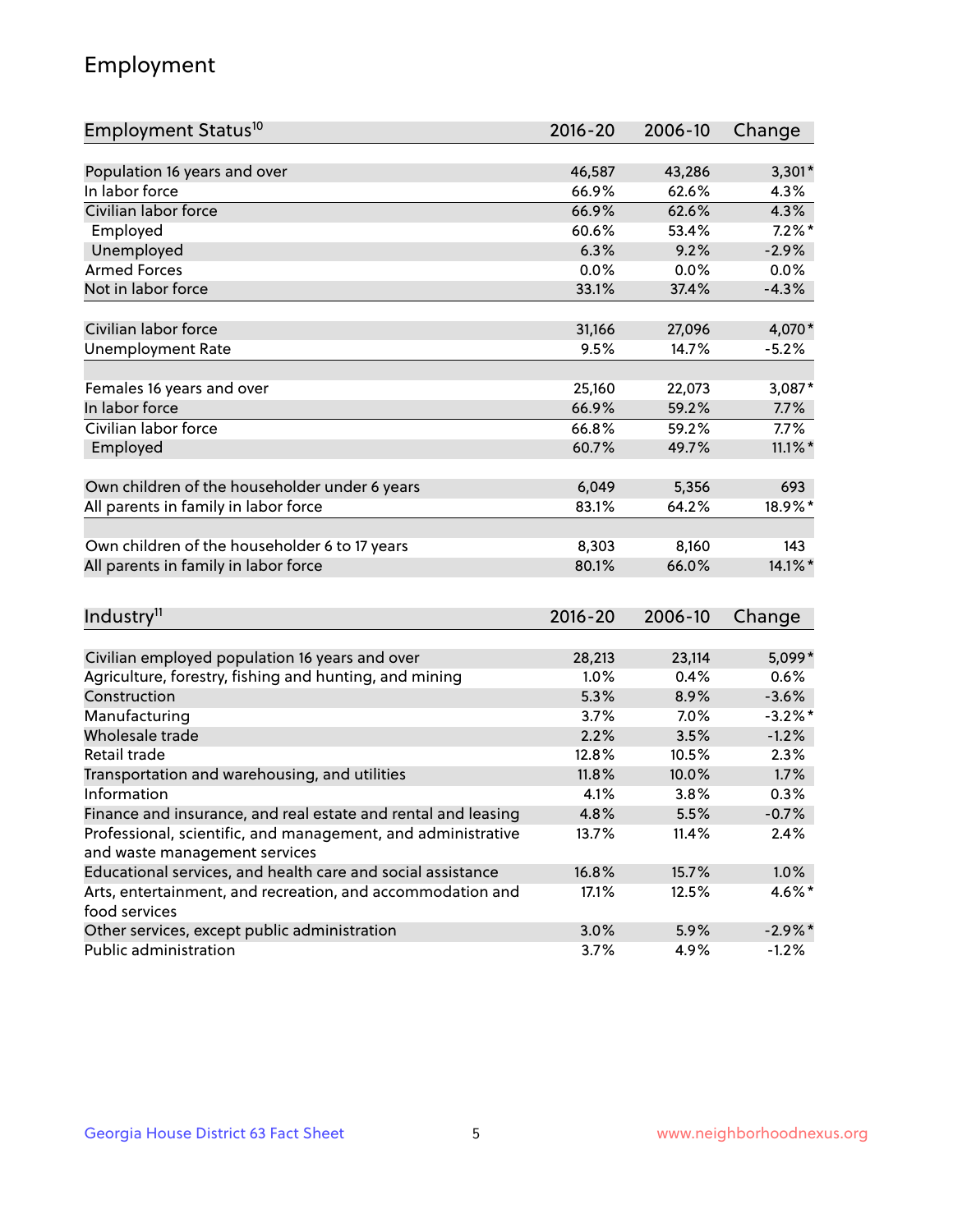## Employment, continued...

| Occupation <sup>12</sup>                                    | $2016 - 20$ | 2006-10 | Change     |
|-------------------------------------------------------------|-------------|---------|------------|
| Civilian employed population 16 years and over              | 28,213      | 23,114  | 5,099*     |
| Management, business, science, and arts occupations         | 33.9%       | 24.3%   | $9.6\%$ *  |
| Service occupations                                         | 21.7%       | 22.5%   | $-0.8%$    |
| Sales and office occupations                                | 23.9%       | 26.9%   | $-3.0\%$ * |
| and<br>Natural<br>maintenance                               | 5.4%        | 10.9%   | $-5.6\%$ * |
| resources,<br>construction,<br>occupations                  |             |         |            |
| Production, transportation, and material moving occupations | 15.2%       | 15.4%   | $-0.2%$    |
| Class of Worker <sup>13</sup>                               | $2016 - 20$ | 2006-10 | Change     |
| Civilian employed population 16 years and over              | 28,213      | 23,114  | 5,099*     |
| Private wage and salary workers                             | 81.6%       | 83.1%   | $-1.6%$    |
| Government workers                                          | 11.5%       | 12.3%   | $-0.7%$    |
|                                                             | 5.9%        | 4.5%    | 1.3%       |
| Self-employed in own not incorporated business workers      |             |         | 1.0%       |
| Unpaid family workers                                       | 1.0%        | 0.1%    |            |
| Job Flows <sup>14</sup>                                     | 2019        | 2010    | Change     |
| Total Jobs in district                                      | 53,675      | 34,036  | 19,639     |
| Held by residents of district                               | 4.1%        | 5.0%    | $-0.8%$    |
|                                                             |             |         |            |
| Held by non-residents of district                           | 95.9%       | 95.0%   | 0.8%       |
| Jobs by Industry Sector <sup>15</sup>                       | 2019        | 2010    | Change     |
| Total Jobs in district                                      |             |         |            |
|                                                             | 53,675      | 34,036  | 19,639     |
| Goods Producing sectors                                     | 4.8%        | 8.5%    | $-3.7%$    |
| Trade, Transportation, and Utilities sectors                | 19.9%       | 23.8%   | $-3.9%$    |
| All Other Services sectors                                  | 75.3%       | 67.6%   | 7.6%       |
| Total Jobs in district held by district residents           | 2,219       | 1,689   | 530        |
| <b>Goods Producing sectors</b>                              | 4.1%        | 7.9%    | $-3.8%$    |
| Trade, Transportation, and Utilities sectors                | 17.0%       | 15.6%   | 1.5%       |
| All Other Services sectors                                  | 78.9%       | 76.5%   | 2.4%       |
|                                                             |             |         |            |
| Jobs by Earnings <sup>16</sup>                              | 2019        | 2010    | Change     |
|                                                             |             |         |            |
| Total Jobs in district                                      | 53,675      | 34,036  | 19,639     |
| Jobs with earnings \$1250/month or less                     | 20.8%       | 24.4%   | $-3.6%$    |
| Jobs with earnings \$1251/month to \$3333/month             | 29.9%       | 37.6%   | $-7.7%$    |
| Jobs with earnings greater than \$3333/month                | 49.3%       | 38.0%   | 11.3%      |
| Total Jobs in district held by district residents           | 2,219       | 1,689   | 530        |
| Jobs with earnings \$1250/month or less                     | 30.2%       | 36.5%   | $-6.3%$    |
| Jobs with earnings \$1251/month to \$3333/month             | 40.7%       | 43.0%   | $-2.3%$    |
| Jobs with earnings greater than \$3333/month                | 29.1%       | 20.5%   | 8.6%       |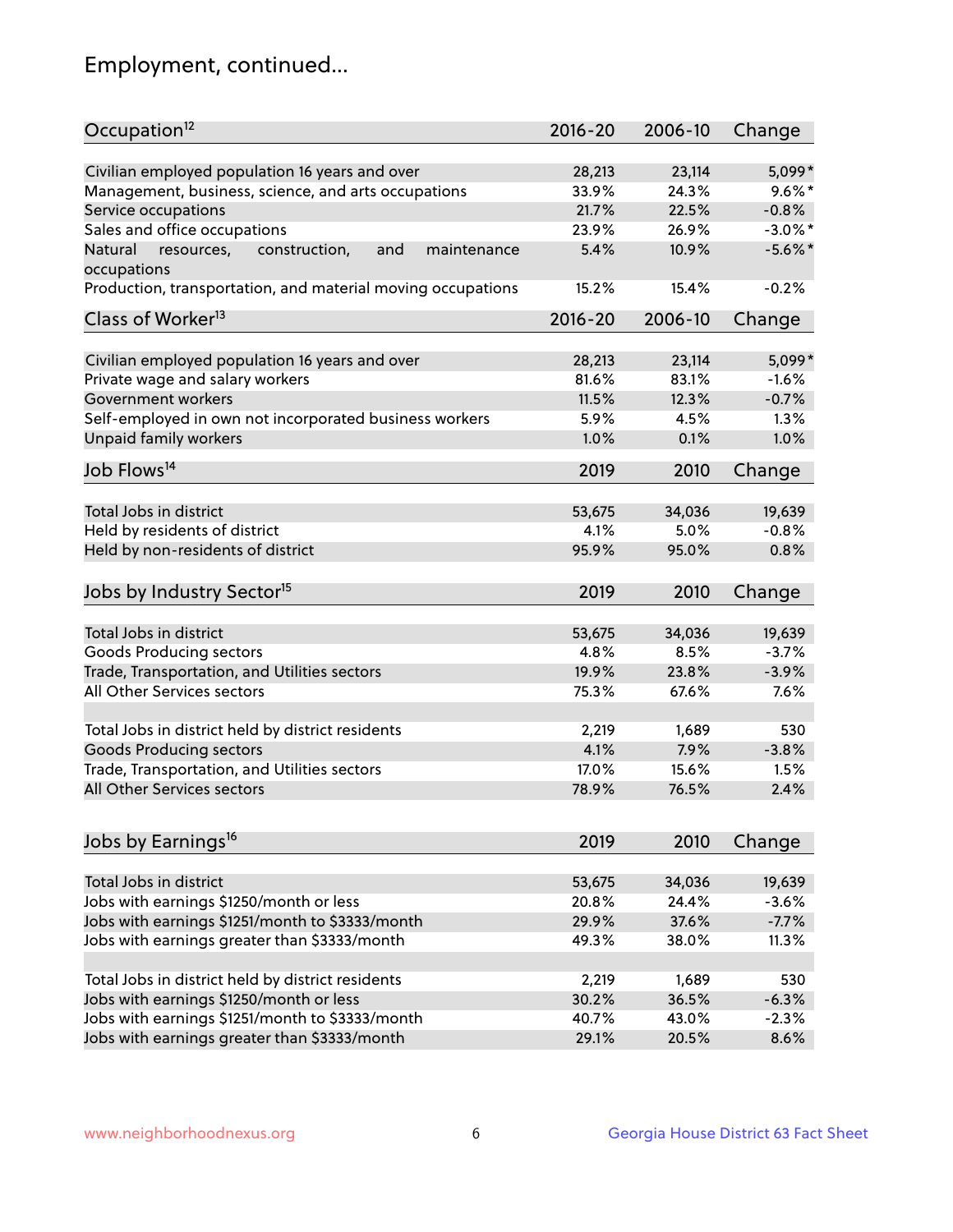## Employment, continued...

| 2019   | 2010   | Change  |
|--------|--------|---------|
|        |        |         |
| 53,675 | 34,036 | 19,639  |
| 19.2%  | 18.8%  | 0.4%    |
| 55.8%  | 63.0%  | $-7.1%$ |
| 25.0%  | 18.3%  | 6.7%    |
|        |        |         |
| 2.219  | 1,689  | 530     |
| 22.2%  | 23.8%  | $-1.6%$ |
| 53.6%  | 57.5%  | $-4.0%$ |
| 24.2%  | 18.7%  | 5.6%    |
|        |        |         |

#### Education

| School Enrollment <sup>18</sup>                | $2016 - 20$ | 2006-10 | Change     |
|------------------------------------------------|-------------|---------|------------|
|                                                |             |         |            |
| Population 3 years and over enrolled in school | 14,227      | 14,078  | 150        |
| Nursery school, preschool                      | 8.2%        | 7.6%    | 0.6%       |
| Kindergarten                                   | 7.3%        | 5.3%    | 2.0%       |
| Elementary school (grades 1-8)                 | 43.5%       | 40.3%   | 3.2%       |
| High school (grades 9-12)                      | 19.9%       | 23.1%   | $-3.2%$    |
| College or graduate school                     | 21.1%       | 23.7%   | $-2.6%$    |
| Educational Attainment <sup>19</sup>           | $2016 - 20$ | 2006-10 | Change     |
|                                                |             |         |            |
| Population 25 years and over                   | 40,312      | 35,667  | 4,645*     |
| Less than 9th grade                            | 5.3%        | 9.1%    | $-3.8%$    |
| 9th to 12th grade, no diploma                  | 9.3%        | 14.7%   | $-5.4\%$ * |
| High school graduate (includes equivalency)    | 29.0%       | 32.9%   | $-3.9\%$ * |
| Some college, no degree                        | 18.2%       | 18.1%   | 0.2%       |
| Associate's degree                             | 8.5%        | 4.7%    | $3.8\%$ *  |
| Bachelor's degree                              | 18.9%       | 13.5%   | $5.4\%$ *  |
| Graduate or professional degree                | 10.7%       | $6.9\%$ | $3.8\%$ *  |
|                                                |             |         |            |
| Percent high school graduate or higher         | 85.4%       | 76.2%   | $9.2\%$ *  |
| Percent bachelor's degree or higher            | 29.6%       | 20.4%   | $9.2\%$ *  |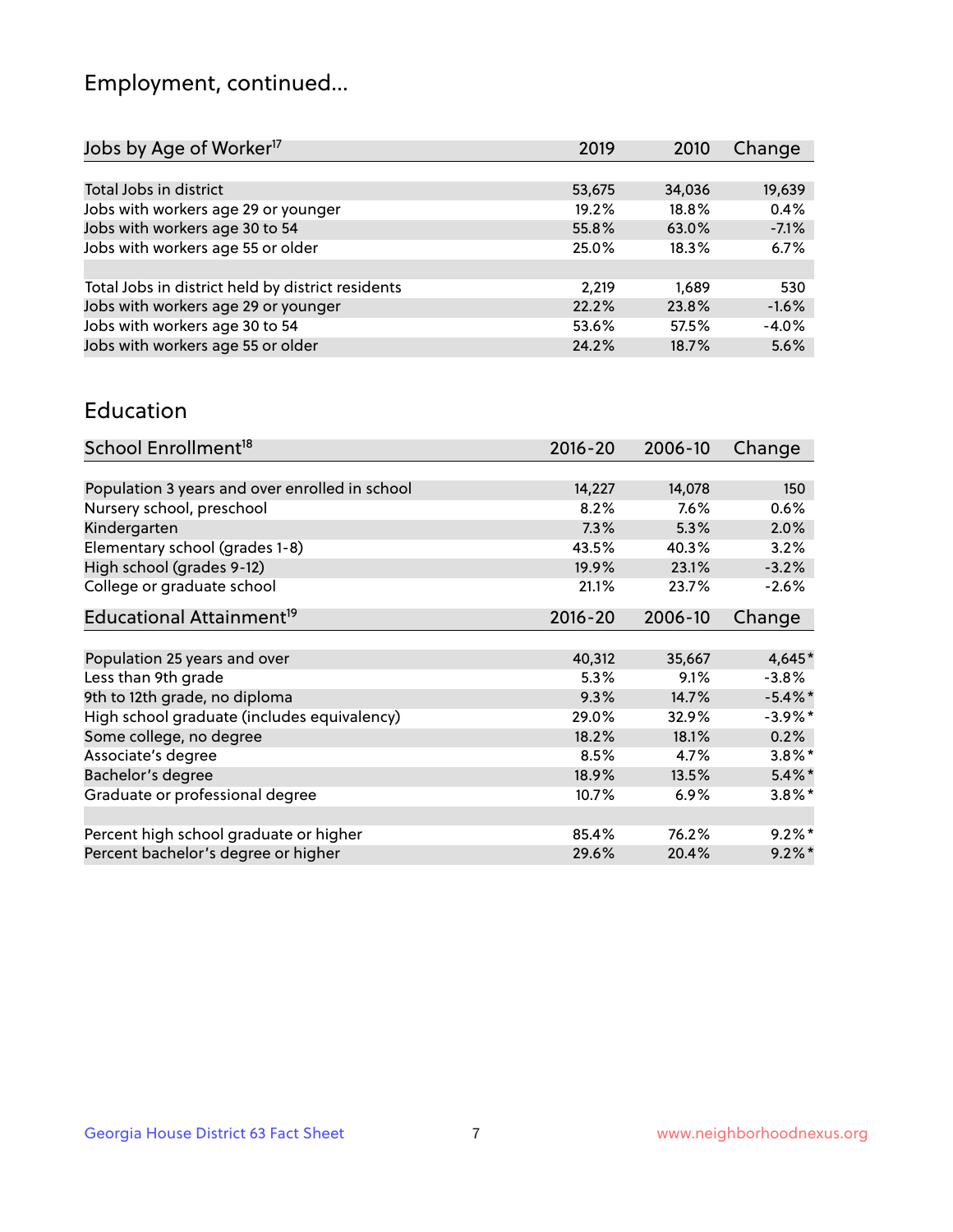## Housing

| Households by Type <sup>20</sup>                     | 2016-20         | 2006-10 | Change     |
|------------------------------------------------------|-----------------|---------|------------|
| <b>Total households</b>                              |                 | 21,142  | $1,847*$   |
| Family households (families)                         | 22,989<br>54.8% | 58.0%   | $-3.2%$ *  |
| With own children under 18 years                     | 26.3%           | 28.2%   | $-1.9%$    |
|                                                      |                 |         | $-2.0%$    |
| Married-couple family                                | 22.5%<br>9.4%   | 24.5%   |            |
| With own children of the householder under 18 years  |                 | 10.0%   | $-0.6%$    |
| Male householder, no wife present, family            | 5.3%            | 5.6%    | $-0.3%$    |
| With own children of the householder under 18 years  | 1.7%            | 2.0%    | $-0.3%$    |
| Female householder, no husband present, family       | 26.9%           | 27.8%   | $-0.9%$    |
| With own children of the householder under 18 years  | 15.3%           | 16.2%   | $-1.0%$    |
| Nonfamily households                                 | 45.2%           | 42.0%   | 3.2%       |
| Householder living alone                             | 36.8%           | 34.6%   | 2.2%       |
| 65 years and over                                    | 10.3%           | 5.5%    | 4.8%*      |
| Households with one or more people under 18 years    | 31.5%           | 33.9%   | $-2.4%$    |
| Households with one or more people 65 years and over | 23.1%           | 15.1%   | $8.0\%$ *  |
|                                                      |                 |         |            |
| Average household size                               | 2.52            | 2.55    | $-0.03$    |
| Average family size                                  | 3.46            | 3.39    | 0.07       |
| Housing Occupancy <sup>21</sup>                      | $2016 - 20$     | 2006-10 | Change     |
|                                                      |                 |         |            |
| Total housing units                                  | 27,427          | 26,876  | 551        |
| Occupied housing units                               | 83.8%           | 78.7%   | $5.2\%$ *  |
| Vacant housing units                                 | 16.2%           | 21.3%   | $-5.2\%$ * |
|                                                      |                 |         |            |
| Homeowner vacancy rate                               | 2.5             | 8.2     | $-5.7*$    |
| Rental vacancy rate                                  | 8.5             | 14.5    | $-6.0*$    |
| Units in Structure <sup>22</sup>                     | $2016 - 20$     | 2006-10 | Change     |
|                                                      |                 |         |            |
| Total housing units                                  | 27,427          | 26,876  | 551        |
| 1-unit, detached                                     | 54.5%           | 52.1%   | 2.4%       |
| 1-unit, attached                                     | 4.5%            | 3.7%    | 0.8%       |
| 2 units                                              | 2.7%            | 5.1%    | $-2.4\%$ * |
| 3 or 4 units                                         | 5.5%            | 8.5%    | $-3.0\%$ * |
| 5 to 9 units                                         | 8.4%            | 10.0%   | $-1.6%$    |
| 10 to 19 units                                       | 10.4%           | 10.8%   | $-0.4%$    |
| 20 or more units                                     | 12.0%           | 8.2%    | $3.8\%$ *  |
| Mobile home                                          | 2.0%            | 1.6%    | 0.4%       |
| Boat, RV, van, etc.                                  | 0.0%            | 0.0%    | 0.0%       |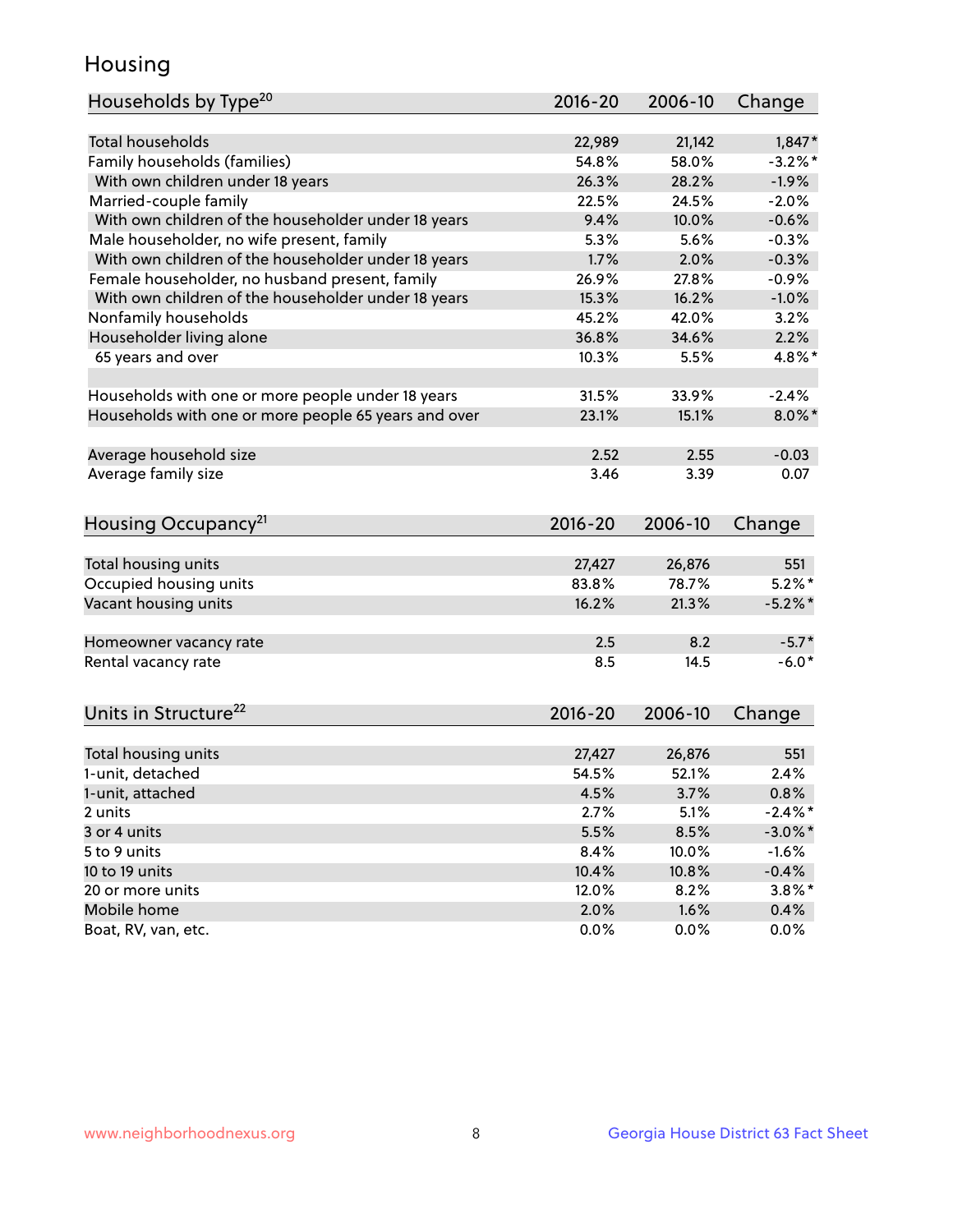## Housing, Continued...

| Year Structure Built <sup>23</sup>             | 2016-20     | 2006-10 | Change      |
|------------------------------------------------|-------------|---------|-------------|
| Total housing units                            | 27,427      | 26,876  | 551         |
| Built 2014 or later                            | 3.3%        | (X)     | (X)         |
| Built 2010 to 2013                             | 4.3%        | (X)     | (X)         |
| Built 2000 to 2009                             | 18.3%       | 13.9%   | $4.3\%$ *   |
| Built 1990 to 1999                             | 5.3%        | 4.1%    | 1.2%        |
| Built 1980 to 1989                             | 5.9%        | 5.9%    | $-0.0%$     |
| Built 1970 to 1979                             | 13.9%       | 16.6%   | $-2.7%$     |
| Built 1960 to 1969                             | 18.8%       | 22.8%   | $-4.1%$ *   |
| Built 1950 to 1959                             | 13.8%       | 20.8%   | $-7.0\%$ *  |
| Built 1940 to 1949                             | 7.5%        | 8.2%    | $-0.7%$     |
| Built 1939 or earlier                          | 8.9%        | 7.6%    | 1.3%        |
| Housing Tenure <sup>24</sup>                   | $2016 - 20$ | 2006-10 | Change      |
| Occupied housing units                         | 22,989      | 21,142  | $1,847*$    |
| Owner-occupied                                 | 45.8%       | 43.8%   | 2.0%        |
| Renter-occupied                                | 54.2%       | 56.2%   | $-2.0%$     |
| Average household size of owner-occupied unit  | 2.44        | 2.39    | 0.05        |
| Average household size of renter-occupied unit | 2.58        | 2.68    | $-0.10$     |
| Residence 1 Year Ago <sup>25</sup>             | $2016 - 20$ | 2006-10 | Change      |
| Population 1 year and over                     | 59,593      | 54,756  | 4,837*      |
| Same house                                     | 82.2%       | 78.7%   | $3.5\%$ *   |
| Different house in the U.S.                    | 17.3%       | 20.8%   | $-3.5%$     |
| Same county                                    | 8.6%        | 14.3%   | $-5.7%$ *   |
| Different county                               | 8.7%        | 6.5%    | $2.2\%$ *   |
| Same state                                     | 5.9%        | 4.1%    | $1.8\%$ *   |
| Different state                                | 2.8%        | 2.4%    | 0.4%        |
| Abroad                                         | 0.5%        | 0.5%    | $-0.1%$     |
| Value of Housing Unit <sup>26</sup>            | $2016 - 20$ | 2006-10 | Change      |
| Owner-occupied units                           | 10,525      | 9,260   | $1,265*$    |
| Less than \$50,000                             | 8.5%        | 4.8%    | 3.7%        |
| \$50,000 to \$99,999                           | 16.5%       | 19.7%   | $-3.2%$     |
| \$100,000 to \$149,999                         | 18.9%       | 24.1%   | $-5.3%$     |
| \$150,000 to \$199,999                         | 13.7%       | 23.7%   | $-10.0\%$ * |
| \$200,000 to \$299,999                         | 17.3%       | 16.6%   | 0.7%        |
| \$300,000 to \$499,999                         | 18.1%       | 8.3%    | $9.8\%$ *   |
| \$500,000 to \$999,999                         | 6.2%        | 1.9%    | 4.4%        |
| \$1,000,000 or more                            | 0.8%        | 1.0%    | $-0.2%$     |
| Median (dollars)                               | 167,099     | 152,263 | $14,835*$   |
| Mortgage Status <sup>27</sup>                  | $2016 - 20$ | 2006-10 | Change      |
| Owner-occupied units                           | 10,525      | 9,260   | $1,265*$    |
| Housing units with a mortgage                  | 62.4%       | 75.2%   | $-12.8\%$ * |
| Housing units without a mortgage               | 37.6%       | 24.8%   | 12.8%*      |
|                                                |             |         |             |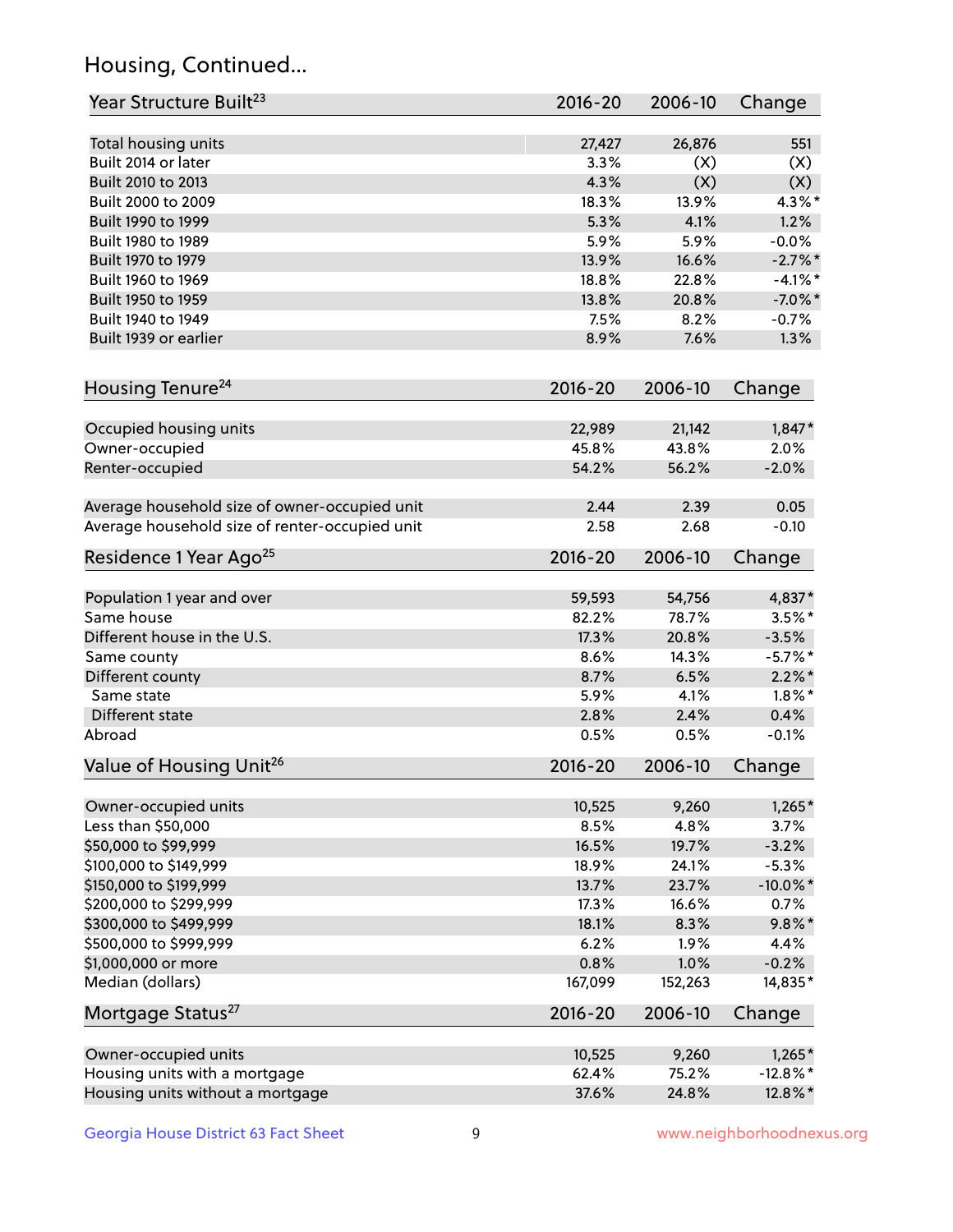## Housing, Continued...

| Selected Monthly Owner Costs <sup>28</sup>                                            | 2016-20     | 2006-10 | Change      |
|---------------------------------------------------------------------------------------|-------------|---------|-------------|
| Housing units with a mortgage                                                         | 6,566       | 6,962   | $-396$      |
| Less than \$300                                                                       | 0.5%        | 0.2%    | 0.3%        |
| \$300 to \$499                                                                        | 1.6%        | 1.4%    | 0.2%        |
| \$500 to \$999                                                                        | 21.9%       | 21.4%   | 0.5%        |
| \$1,000 to \$1,499                                                                    | 34.8%       | 38.1%   | $-3.3%$     |
| \$1,500 to \$1,999                                                                    | 19.3%       | 23.6%   | $-4.3%$     |
| \$2,000 to \$2,999                                                                    | 18.1%       | 12.1%   | 6.1%        |
| \$3,000 or more                                                                       | 3.8%        | 3.3%    | 0.5%        |
| Median (dollars)                                                                      | 1,325       | 1,352   | $-28$       |
|                                                                                       |             |         |             |
| Housing units without a mortgage                                                      | 3,959       | 2,299   | $1,661*$    |
| Less than \$150                                                                       | 4.1%        | 3.9%    | 0.1%        |
| \$150 to \$249                                                                        | 13.1%       | 11.4%   | 1.7%        |
| \$250 to \$349                                                                        | 19.8%       | 21.2%   | $-1.4%$     |
| \$350 to \$499                                                                        | 31.3%       | 34.4%   | $-3.1%$     |
| \$500 to \$699                                                                        | 17.8%       | 16.9%   | 0.8%        |
| \$700 or more                                                                         | 14.0%       | 12.2%   | 1.8%        |
| Median (dollars)                                                                      | 418         | 404     | 14          |
| Selected Monthly Owner Costs as a Percentage of<br>Household Income <sup>29</sup>     | $2016 - 20$ | 2006-10 | Change      |
| Housing units with a mortgage (excluding units where<br>SMOCAPI cannot be computed)   | 6,524       | 6,897   | $-373$      |
| Less than 20.0 percent                                                                | 48.8%       | 25.4%   | 23.4%*      |
| 20.0 to 24.9 percent                                                                  | 15.6%       | 17.9%   | $-2.3%$     |
| 25.0 to 29.9 percent                                                                  | 6.8%        | 10.9%   | $-4.1%$     |
| 30.0 to 34.9 percent                                                                  | 13.3%       | 7.0%    | $6.3\%$ *   |
| 35.0 percent or more                                                                  | 15.5%       | 38.8%   | $-23.3%$ *  |
| Not computed                                                                          | 41          | 65      | $-24$       |
|                                                                                       |             |         |             |
| Housing unit without a mortgage (excluding units where<br>SMOCAPI cannot be computed) | 3,870       | 2,252   | $1,617*$    |
| Less than 10.0 percent                                                                | 61.1%       | 23.9%   | 37.3%*      |
| 10.0 to 14.9 percent                                                                  | 12.3%       | 25.3%   | $-13.1\%$ * |
| 15.0 to 19.9 percent                                                                  | 6.6%        | 14.7%   | $-8.1%$     |
| 20.0 to 24.9 percent                                                                  | 3.5%        | 6.3%    | $-2.9%$     |
| 25.0 to 29.9 percent                                                                  | 4.0%        | 6.2%    | $-2.2%$     |
| 30.0 to 34.9 percent                                                                  | 1.4%        | 5.9%    | $-4.5%$     |
| 35.0 percent or more                                                                  | 11.1%       | 17.7%   | $-6.5%$     |
| Not computed                                                                          | 90          | 46      | 44          |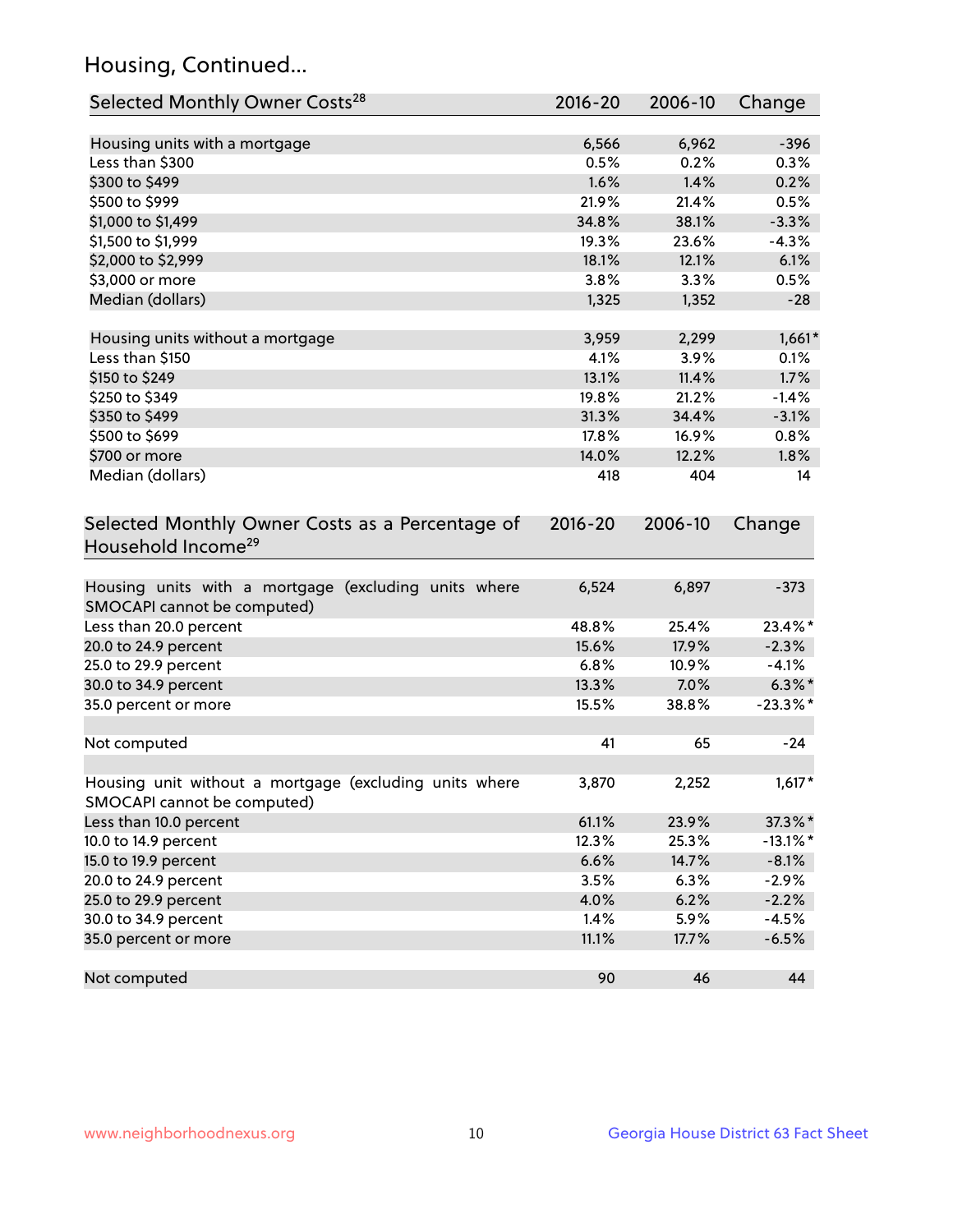## Housing, Continued...

| Gross Rent <sup>30</sup>   | 2016-20 | 2006-10 | Change     |
|----------------------------|---------|---------|------------|
|                            |         |         |            |
| Occupied units paying rent | 12,031  | 11,567  | 463        |
| Less than \$200            | 2.1%    | 2.2%    | $-0.1%$    |
| \$200 to \$499             | 8.2%    | 14.0%   | $-5.7%$    |
| \$500 to \$749             | 16.2%   | 31.7%   | $-15.5%$ * |
| \$750 to \$999             | 30.6%   | 29.6%   | $1.0\%$    |
| \$1,000 to \$1,499         | 33.0%   | 19.1%   | 13.9%*     |
| \$1,500 to \$1,999         | 8.0%    | 3.3%    | 4.7%       |
| \$2,000 or more            | 1.8%    | 0.1%    | $1.7\%$    |
| Median (dollars)           | 950     | 838     | $111*$     |
|                            |         |         |            |
| No rent paid               | 433     | 314     | 119        |

| Gross Rent as a Percentage of Household Income <sup>31</sup>                   | $2016 - 20$ | 2006-10 | Change    |
|--------------------------------------------------------------------------------|-------------|---------|-----------|
|                                                                                |             |         |           |
| Occupied units paying rent (excluding units where GRAPI<br>cannot be computed) | 11,671      | 11,111  | 560       |
| Less than 15.0 percent                                                         | 12.8%       | 8.9%    | $3.9\%$   |
| 15.0 to 19.9 percent                                                           | 10.1%       | 8.4%    | 1.7%      |
| 20.0 to 24.9 percent                                                           | 15.9%       | 10.0%   | $5.9\%$ * |
| 25.0 to 29.9 percent                                                           | 11.4%       | 12.0%   | $-0.6%$   |
| 30.0 to 34.9 percent                                                           | 5.6%        | $8.8\%$ | $-3.2%$   |
| 35.0 percent or more                                                           | 44.3%       | 52.0%   | $-7.7%$ * |
|                                                                                |             |         |           |
| Not computed                                                                   | 793         | 770     | 22        |

## Transportation

| Commuting to Work <sup>32</sup>           | 2016-20 | 2006-10 | Change     |
|-------------------------------------------|---------|---------|------------|
|                                           |         |         |            |
| Workers 16 years and over                 | 27,498  | 22,550  | 4,948*     |
| Car, truck, or van - drove alone          | 62.6%   | 61.8%   | 0.8%       |
| Car, truck, or van - carpooled            | 12.4%   | 15.6%   | $-3.3%$    |
| Public transportation (excluding taxicab) | 10.2%   | 15.5%   | $-5.4\%$ * |
| Walked                                    | 2.3%    | 2.7%    | $-0.4%$    |
| Other means                               | 3.7%    | $1.9\%$ | $1.8\%$    |
| Worked at home                            | 8.8%    | 2.4%    | $6.5%$ *   |
|                                           |         |         |            |
| Mean travel time to work (minutes)        | 30.6    | 31.3    | $-0.8*$    |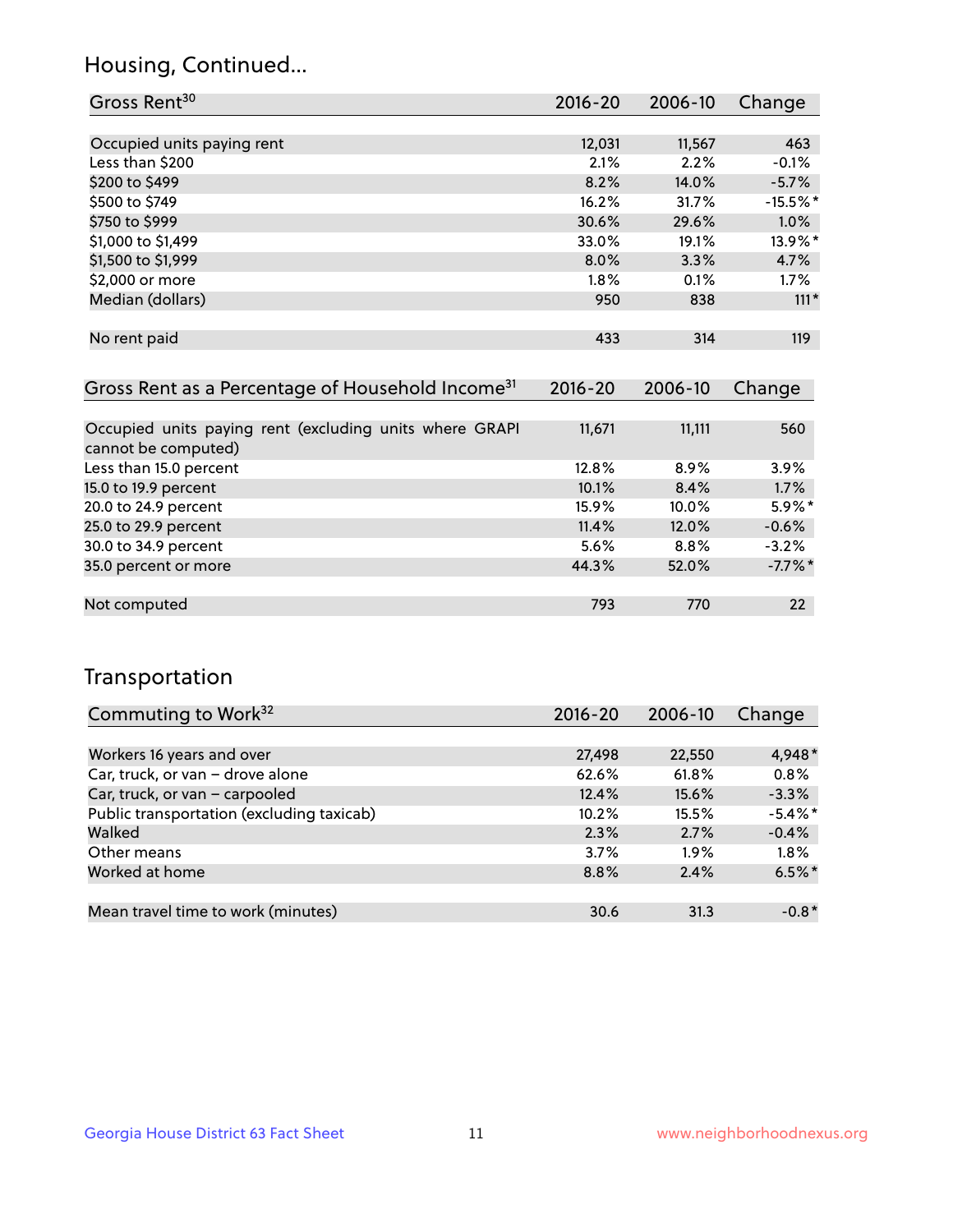## Transportation, Continued...

| Vehicles Available <sup>33</sup> | $2016 - 20$ | 2006-10 | Change     |
|----------------------------------|-------------|---------|------------|
|                                  |             |         |            |
| Occupied housing units           | 22,989      | 21.142  | $1,847*$   |
| No vehicles available            | 16.1%       | 22.7%   | $-6.6\%$ * |
| 1 vehicle available              | 40.9%       | 42.9%   | $-2.0%$    |
| 2 vehicles available             | 35.2%       | 24.3%   | $10.9\%$ * |
| 3 or more vehicles available     | 7.8%        | 10.1%   | $-2.3%$    |

#### Health

| Health Insurance coverage <sup>34</sup>                 | 2016-20 |
|---------------------------------------------------------|---------|
|                                                         |         |
| Civilian Noninstitutionalized Population                | 58,118  |
| With health insurance coverage                          | 84.5%   |
| With private health insurance coverage                  | 52.5%   |
| With public health coverage                             | 39.5%   |
| No health insurance coverage                            | 15.5%   |
| Civilian Noninstitutionalized Population Under 19 years | 15,993  |
| No health insurance coverage                            | 8.1%    |
| Civilian Noninstitutionalized Population 19 to 64 years | 35,626  |
| In labor force:                                         | 29,529  |
| Employed:                                               | 26,759  |
| With health insurance coverage                          | 81.6%   |
| With private health insurance coverage                  | 74.0%   |
| With public coverage                                    | 9.9%    |
| No health insurance coverage                            | 18.4%   |
| Unemployed:                                             | 2,770   |
| With health insurance coverage                          | 53.3%   |
| With private health insurance coverage                  | 32.5%   |
| With public coverage                                    | 21.6%   |
| No health insurance coverage                            | 46.7%   |
| Not in labor force:                                     | 6,098   |
| With health insurance coverage                          | 77.2%   |
| With private health insurance coverage                  | 36.1%   |
| With public coverage                                    | 49.6%   |
| No health insurance coverage                            | 22.8%   |